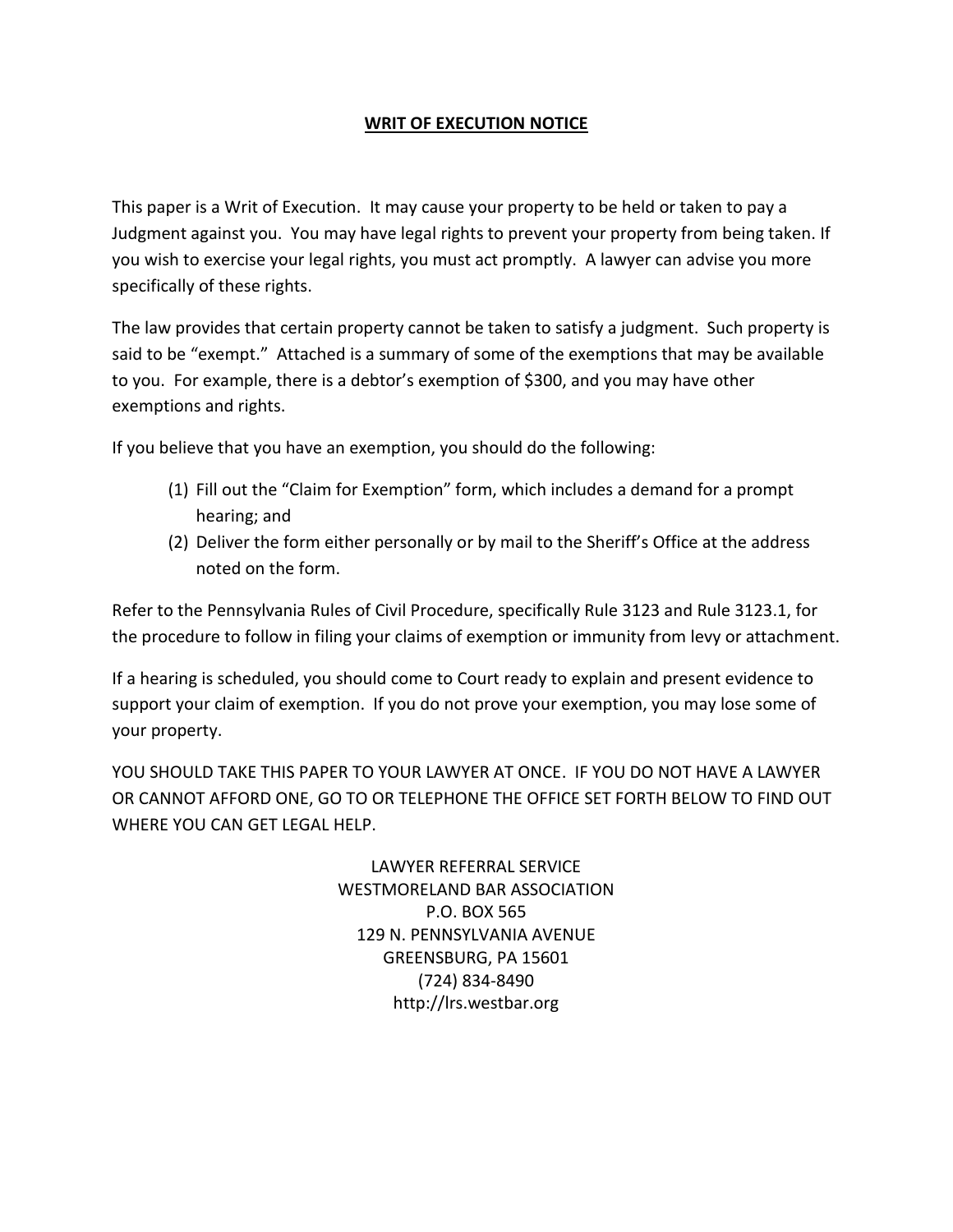## CLAIM FOR EXEMPTION

To the Sheriff:

I, \_\_\_\_\_\_\_\_\_\_\_\_\_\_\_\_\_\_\_\_\_\_\_\_\_\_\_\_\_\_\_\_\_\_\_\_ (the within-named Defendant), claim the following property from levy or

attachment.

- 1) From my personal property *in my possession* that has been levied upon,
	- a) I desire that my \$300 statutory exemption be either (Circle either 1 or 2):
		- 1. Set aside in kind. List the specific property to be set aside in kind.
		- 2. Paid in cash following the sale of the property levied upon.
	- b) I claim the following exemption. Specify the property and the basis of the exemption.

\_\_\_\_\_\_\_\_\_\_\_\_\_\_\_\_\_\_\_\_\_\_\_\_\_\_\_\_\_\_\_\_\_\_\_\_\_\_\_\_\_\_\_\_\_\_\_\_\_\_\_\_\_\_\_\_\_\_\_

2) From my property that is *in the possession of a third party*, I claim the following exemptions:

\_\_\_\_\_\_\_\_\_\_\_\_\_\_\_\_\_\_\_\_\_\_\_\_\_\_\_\_\_\_\_\_\_\_\_\_\_\_\_\_\_\_\_\_\_\_\_\_\_\_\_\_\_\_\_\_\_\_\_

\_\_\_\_\_\_\_\_\_\_\_\_\_\_\_\_\_\_\_\_\_\_\_\_\_\_\_\_\_\_\_\_\_\_\_\_\_\_\_\_\_\_\_\_\_\_\_\_\_\_\_\_\_\_\_\_\_\_\_

- a) My \$300 statutory exemption either \_\_\_\_ in cash or \_\_\_\_ in kind (specify property).
- b) Social Security benefits on deposit in \_\_\_\_\_\_\_\_\_\_\_\_\_\_\_\_\_\_\_\_\_\_\_\_ Bank, account number (last 4 digits only) \_\_\_\_\_\_\_\_\_\_\_\_\_, in the amount of \$\_\_\_\_\_\_\_\_\_\_\_\_\_\_\_\_\_.
- c) Other (specify amount and basis of exemption).

I request a prompt court hearing to determine whether I am entitled to any exemptions. Notice of the court hearing should be given to me at:

Address **Telephone Number** Address **Telephone Number Telephone Number Telephone Number** 

I verify that the statements made in this Claim for Exemption are true and correct. I understand that false statements herein are made subject to the penalties of 18 Pa.C.S. §4904 relating to unsworn falsifications to authorities.

\_\_\_\_\_\_\_\_\_\_\_\_\_\_\_\_\_\_\_\_\_\_\_\_\_\_\_\_\_\_\_\_\_\_\_\_\_\_\_\_\_\_\_\_\_\_\_\_\_\_\_\_\_\_\_\_ \_\_\_\_\_\_\_\_\_\_\_\_\_\_\_\_\_\_\_\_\_\_\_\_

\_\_\_\_\_\_\_\_\_\_\_\_\_\_\_\_\_\_\_\_\_\_\_\_\_ \_\_\_\_\_\_\_\_\_\_\_\_\_\_\_\_\_\_\_\_\_\_\_\_\_\_\_\_\_\_\_\_\_\_\_\_\_\_\_\_\_\_\_\_\_ Date Date Defendant Signature

This claim is to be filed at:

Office of the Sheriff Westmoreland County Courthouse 2 North Main Street Greensburg, PA 15601 (724) 830-3822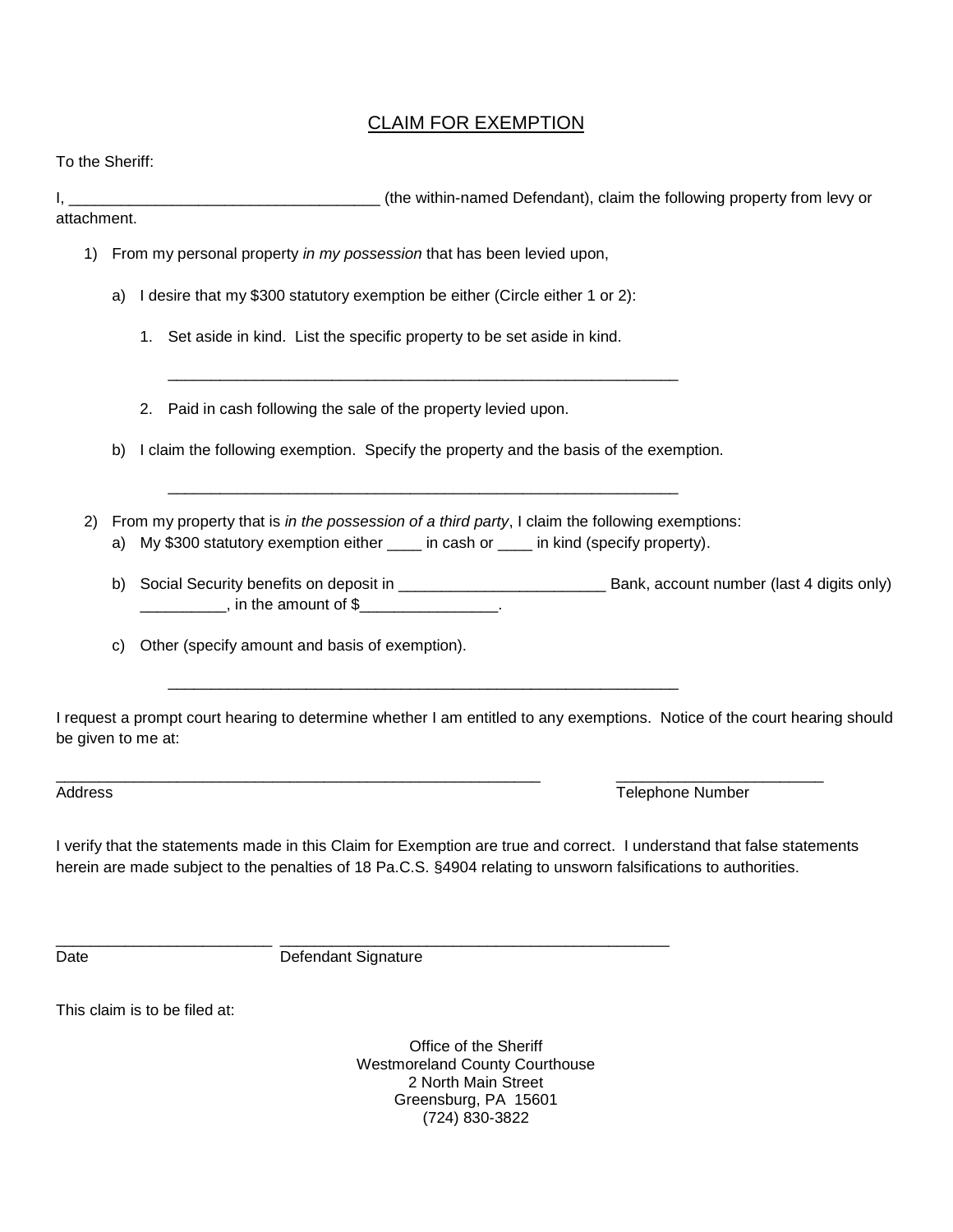Pennsylvania and Federal law provide numerous exemptions of property from execution, including the following:

Exemptions under Pennsylvania Law

- 1. General \$300. Statutory exemption, 42 Pa C.S. 8123
- 2. Particular personal property exemption wearing apparel, bibles, and school books, sewing machines, uniforms and equipment, 42 Pa. C.S. 8124(a)
- 3. Certain retirement funds and accounts, 42 Pa. C.S. 8124(b) Public School Employees' Retirement Fund, 24 Pa. C.S. 8533 and 42 Pa. C.S. 8124 (b)(1)(i) State Employees' Retirement Fund, 42 Pa. C.S. 8124(b)(1)(ii) and 71 Pa. C.S. 5953 Police Pension Funds, 42 Pa. C.S. 8124(b)(1)(iii) Philadelphia Pension Fund, 42 Pa. C.S. 8124(b)(1)(iv) Pittsburgh Pension Fund, 42 Pa. C.S. 8124(b)(1)(v) Pittsburgh Municipal Retirement Fund, 42 Pa. C.S. 8124(b)(1)(vi) Private employees' pensions or annuity funds, 42 Pa. C.S. 8124(b)(1)(vii) Self-employed retirement or annuity funds, 42 Pa. C.S. 8124 (b)(1)(viii)
	- Retirement or annuity funds provided for under the Internal Revenue Code, 42 Pa. C.S. 8124(b)(1)(ix)
- 4. Certain insurance proceeds, 42 Pa. C.S. 8124(c) Fraternal society benefits, 42 Pa. C.S. 8124(c)(1), (8) Workmenís Compensation, 42 Pa. C.S. 8124(c)(2) Group insurance, 42 Pa. C.S. 8124(c)(5) Life insurance and annuities, 42 Pa. C.S. 8124(c)(3), (4), (6) Accident and disability insurance, 42 Pa. C.S. 8124(c)(7) No-fault motor vehicle accident benefits, 42 Pa. C.S. 8124(c)(9) Unemployment Compensation, 42 Pa. C.S. 8124(c)(10)
- 5. Personal earnings, subject to the exceptions under 23 Pa. C.S. Pt. IV relating to divorce and for support, board, certain damages arising from a residential lease, and student loan obligations, 42 Pa. C.S. 8127
- 6. Tangible personal property on international exhibition, 42 Pa. C.S. 8125
- 7. Common carrier, property in interstate transit, 42 Pa. C.S. 8126

8. Certain veteran benefits: Veteranís litigation awards (Vietnam herbicide), 51 Pa. C.S. 7902(a) Sums payable under: The Veterans' Compensation Act, 51 P.S. 20012 The World War II Veteran's Compensation Act, 51 P.S. 20048 The Korean Conflict Veteranís Compensation Act, 51 P.S. 20098 The Vietnam Conflict Veteran's Compensation Act, 51 P.S. 20127